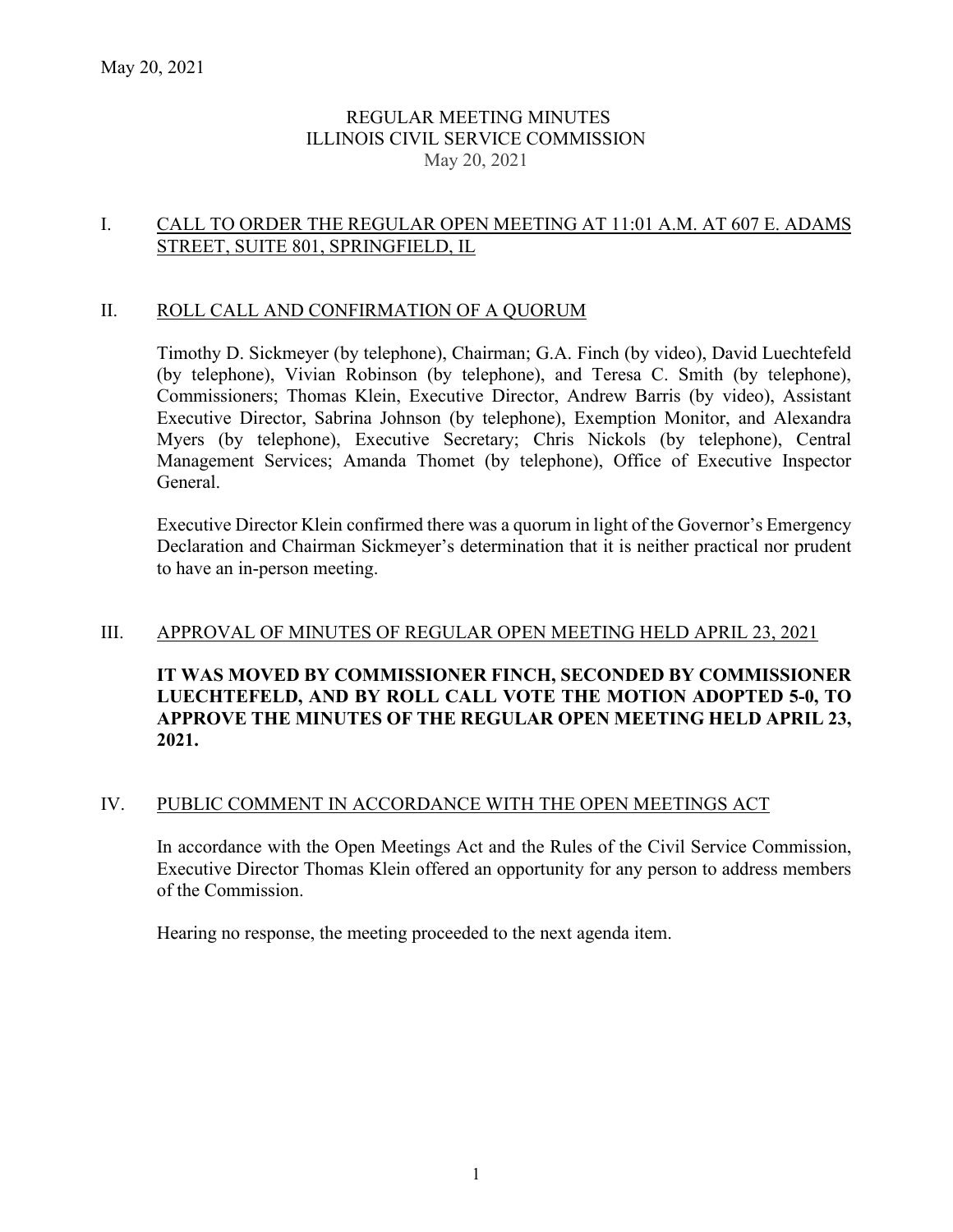# V. EXEMPTIONS UNDER SECTION 4d(3) OF THE PERSONNEL CODE

## **A. Governing Rule – Section 1.142 Jurisdiction B Exemptions**

- a) The Civil Service Commission shall exercise its judgment when determining whether a position qualifies for exemption from Jurisdiction B under Section 4d(3) of the Personnel Code. The Commission will consider any or all of the following factors inherent in the position and any other factors deemed relevant to the request for exemption:
	- 1) The amount and scope of principal policy making authority;
	- 2) The amount and scope of principal policy administering authority;
	- 3) The amount of independent authority to represent the agency, board or commission to individuals, legislators, organizations or other agencies relative to programmatic responsibilities;
	- 4) The capability to bind the agency, board or commission to a course of action;
	- 5) The nature of the program for which the position has principal policy responsibility;
	- 6) The placement of the position on the organizational chart of the agency, board or commission;
	- 7) The mission, size and geographical scope of the organizational entity or program within the agency, board or commission to which the position is allocated or detailed.
- b) The Commission may, upon its own action after 30 days' notice to the Director of Central Management Services or upon the recommendation of the Director of the Department of Central Management Services, rescind the exemption of any position that no longer meets the requirements for exemption set forth in subsection (a). However, rescission of an exemption shall be approved after the Commission has determined that an adequate level of managerial control exists in exempt status that will insure responsive and accountable administrative control of the programs of the agency, board or commission.
- c) For all positions currently exempt by action of the Commission, the Director of Central Management Services shall inform the Commission promptly in writing of all changes in essential functions, reporting structure, working title, work location, position title, position number or specialized knowledge, skills, abilities, licensure or certification.
- d) Prior to granting an exemption from Jurisdiction B under Section 4d(3) of the Personnel Code, the Commission will notify the incumbent of the position, if any, of its proposed action. The incumbent may appear at the Commission meeting at which action is to be taken and present objections to the exemption request.

(Source: Amended at 34 Ill. Reg. 3485, effective March 3, 2010)

\* \* \*

## **B. None Submitted**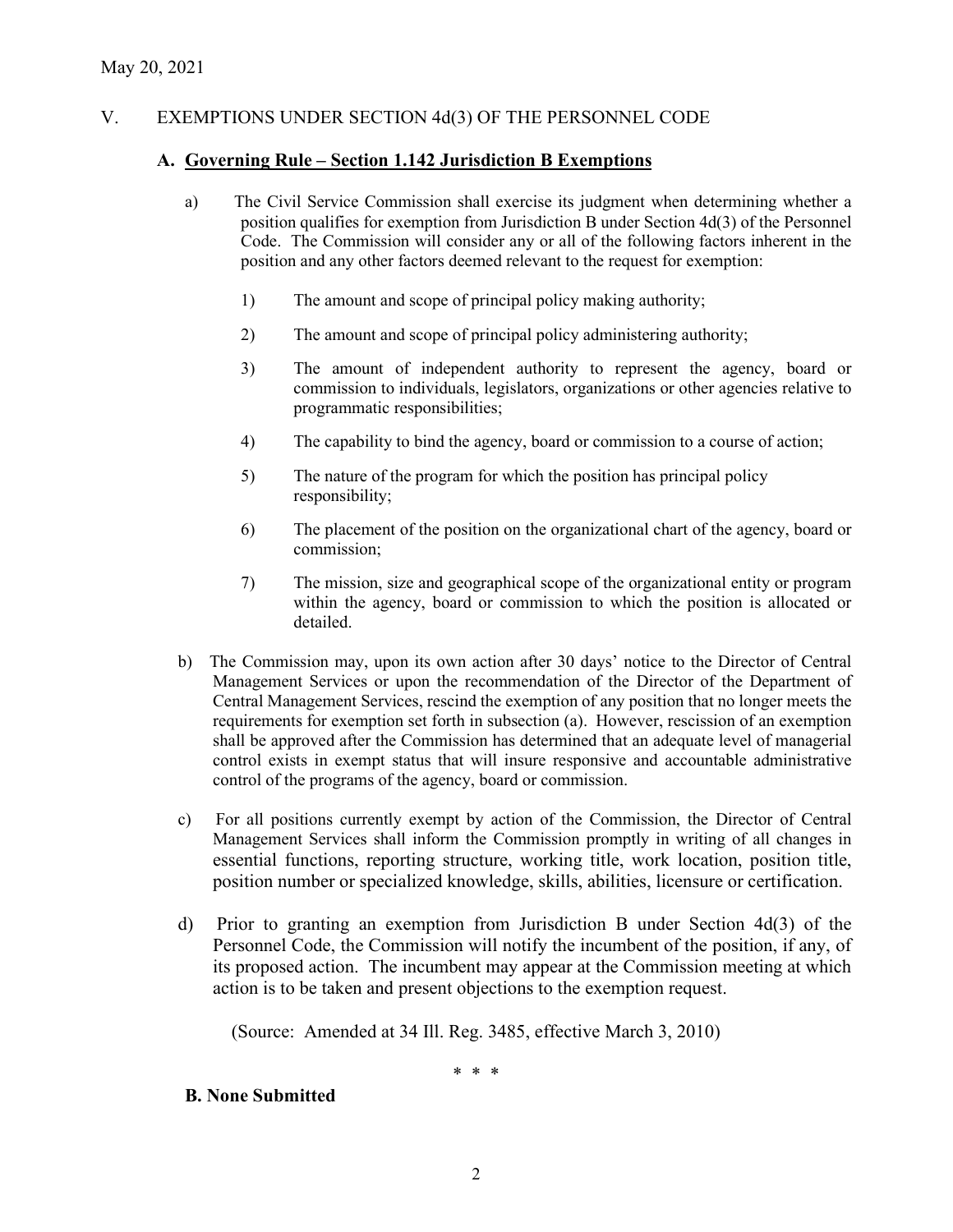## VI. CLASS SPECIFICATIONS

## **A. Governing Rule – Section 1.45 Classification Plan**

The Commission will review the class specifications requiring Commission approval under the Classification Plan and will approve those that meet the requirements of the Personnel Code and Personnel Rules and conform to the following accepted principles of position classification:

- a) The specifications are descriptive of the work being done or that will be done;
- b) Identifiable differentials are set forth among classes that are sufficiently significant to permit the assignment of individual positions to the appropriate class;
- c) Reasonable career promotional opportunities are provided;
- d) The specifications provide a reasonable and valid basis for selection screening by merit examinations;
- e) All requirements of the positions are consistent with classes similar in difficulty, complexity and nature of work; and
- f) The relation of the class specifications to any applicable collective bargaining agreement.

## **IT WAS MOVED BY COMMISSIONER LUECHTEFELD, SECONDED BY COMMISSIONER FINCH, AND BY ROLL CALL VOTE THE MOTION ADOPTED 5-0 TO DISAPPROVE ANY CLASS SPECIFICATIONS RECEIVED BY THE COMMISSION STAFF NOT CONTAINED IN THIS AGENDA TO ALLOW ADEQUATE STUDY.**

# VII. PERSONNEL RULES

# **A. Civil Service Commission Governing Rule – Section 1.310 Personnel Rules**

The Commission has power to disapprove new rules or amendments to existing rules submitted by the Director of Central Management Services. Such proposed new rules or amendments of existing rules submitted to the Commission shall be accompanied by a report of proceedings attending the prior public hearing required by law with respect to them.

If the Commission does not disapprove new rules or any amendment to existing rules within 30 days following the receipt from the Director of Central Management Services, the new rules or amendments have the force and effect of law after filing by the Director with the Secretary of State.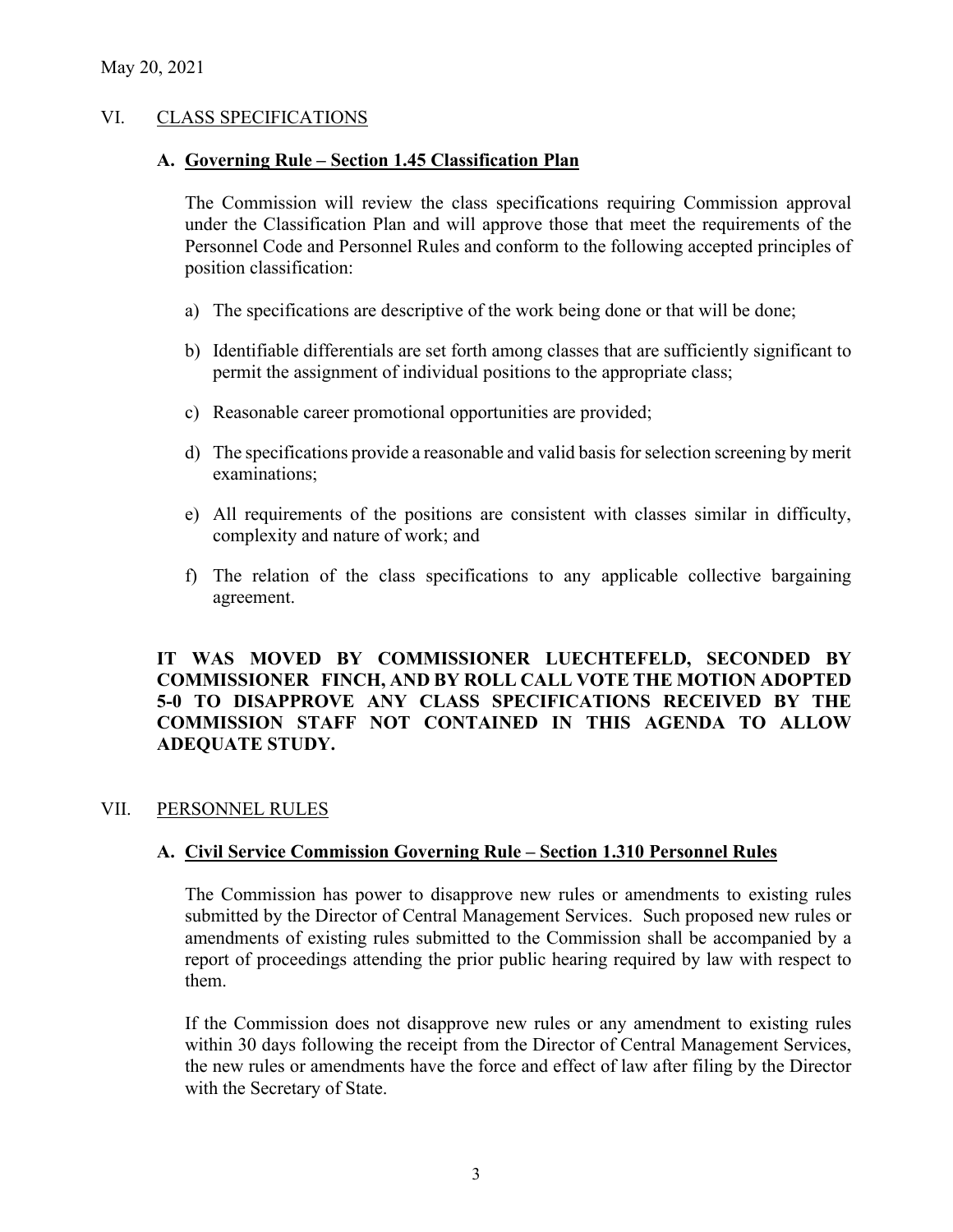### **B. None submitted**

**IT WAS MOVED BY COMMISSIONER ROBINSON, SECONDED BY COMMISSIONER SMITH, AND BY ROLL CALL VOTE THE MOTION ADOPTED 5-0 TO DISAPPROVE ANY AMENDMENTS TO PERSONNEL RULES RECEIVED BY THE COMMISSION STAFF BUT NOT CONTAINED IN THIS AGENDA TO ALLOW ADEQUATE STUDY.** 

#### VIII. MOTION TO CLOSE A PORTION OF THE MEETING

**IT WAS MOVED BY COMMISSIONER ROBINSON, SECONDED BY COMMISSIONER LUECHTEFELD, AND BY ROLL CALL VOTE THE MOTION ADOPTED 5-0 TO CLOSE A PORTION OF THE MEETING PURSUANT TO SUBSECTIONS 2(c)(1), 2(c)(4), AND 2(c)(11) OF THE OPEN MEETINGS ACT.**

| <b>SICKMEYER</b>   | YES.       | <b>FINCH</b>    | <b>YES</b> |
|--------------------|------------|-----------------|------------|
| <b>LUECHTEFELD</b> | <b>YES</b> | <b>ROBINSON</b> | YES        |
| <b>SMITH</b>       | YES.       |                 |            |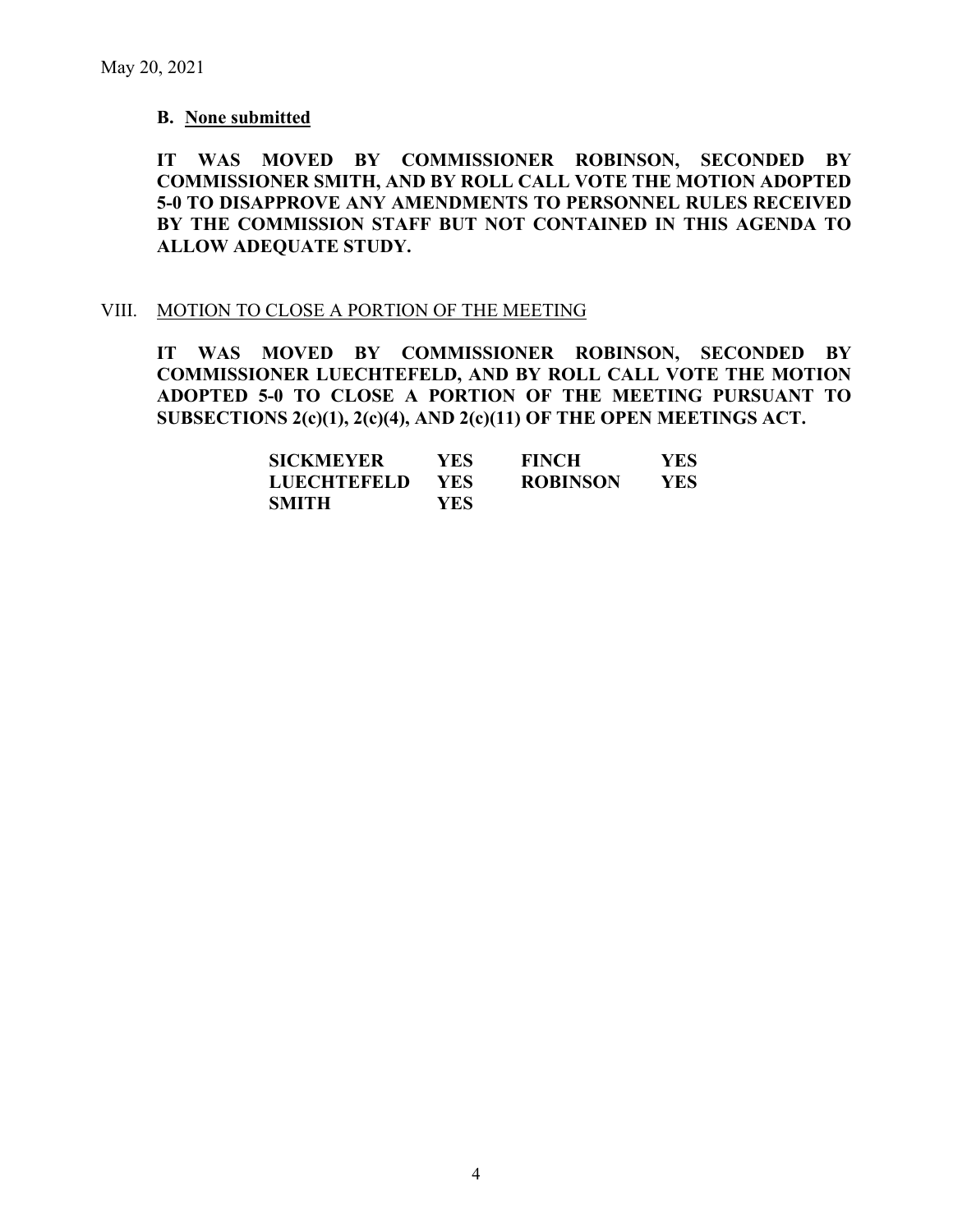## IX. RECONVENE THE OPEN MEETING

Upon due and proper notice, the regular open meeting of the Illinois Civil Service Commission was reconvened at 607 E. Adams Street, Suite 801, Springfield, IL at 11:12 a.m.

### ROLL CALL AND CONFIRMATION OF A QUORUM

Chairman Timothy D. Sickmeyer (by telephone); G.A. Finch (by video), David Luechtefeld (by telephone), Vivian Robinson (by telephone), and Teresa Smith (by telephone), Commissioners; Thomas Klein, Executive Director, Andrew Barris (by video), Assistant Executive Director, Sabrina Johnson (by telephone), Exemption Monitor, and Alexandra Myers, Executive Secretary (by telephone).

## X. INTERLOCUTORY APPEAL

## **S-15-21 & S-23-21**

| Employee    | Maurice G. Miner                               | Appeal Date              | 02/21/2021                                                                                           |
|-------------|------------------------------------------------|--------------------------|------------------------------------------------------------------------------------------------------|
| Agency      | Dept. of Central<br><b>Management Services</b> | Decision Date            | 05/07/2021                                                                                           |
| Appeal Type | Suspension                                     |                          | $(S-15-21)$ 30-day suspension                                                                        |
| ALJ         | <b>Andrew Barris</b>                           | Proposal for<br>Decision | hearing will continue.<br>$(S-23-21)$ 15-day suspension<br>dismissed due to lack of<br>jurisdiction. |

## **IT WAS MOVED BY COMMISSIONER FINCH, SECONDED BY COMMISSIONER SMITH, AND BY ROLL CALL VOTE THE MOTION ADOPTED 5-0 TO AFFIRM AND ADOPT THE PROPOSAL FOR DECISION OF THE ADMINISTRATIVE LAW JUDGE TO DISMISS THE APPEAL FOR THE REASONS SET FORTH IN THE PROPOSAL FOR DECISION.**

| SICKMEYER   | YES.       | <b>FINCH</b>    | <b>YES</b> |
|-------------|------------|-----------------|------------|
| LUECHTEFELD | <b>YES</b> | <b>ROBINSON</b> | <b>YES</b> |
| SMITH       | YES        |                 |            |

### **DA-18-21**

| Employee    | Naomi Williams              | Appeal Date   | 03/22/2021               |
|-------------|-----------------------------|---------------|--------------------------|
| Agency      | Dept. of Human<br>Resources | Decision Date | 05/07/2021               |
| Appeal Type | Discharge                   | Proposal for  | Dismissed due to lack of |
| AL.         | Thomas Klein                | Decision      | jurisdiction.            |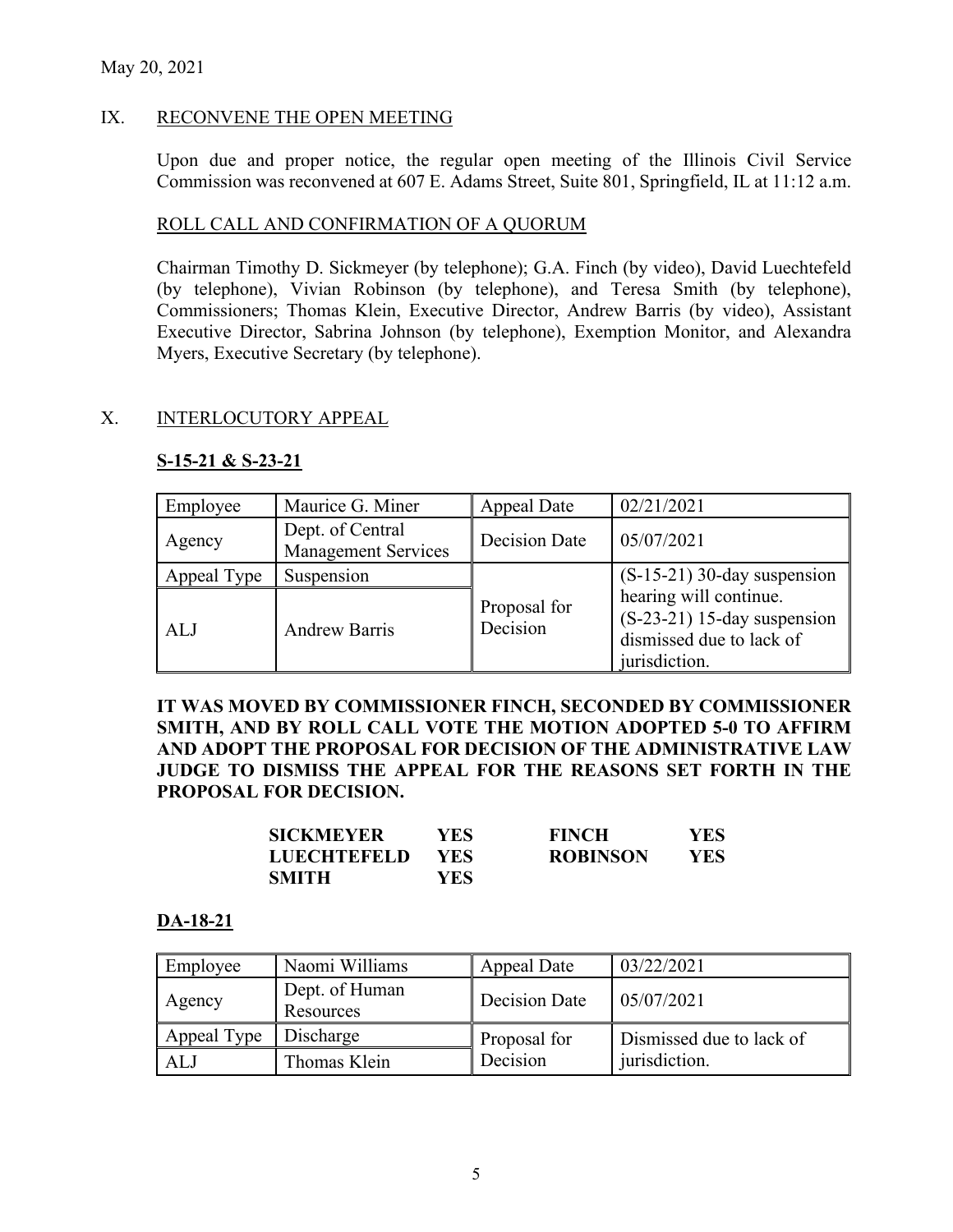**IT WAS MOVED BY COMMISSIONER LUECHTEFELD, SECONDED BY COMMISSIONER ROBINSON, AND BY ROLL CALL VOTE THE MOTION ADOPTED 5-0 TO AFFIRM AND ADOPT THE PROPOSAL FOR DECISION OF THE ADMINISTRATIVE LAW JUDGE TO DISMISS THE APPEAL FOR THE REASONS SET FORTH IN THE PROPOSAL FOR DECISION.** 

| <b>SICKMEYER</b>   | YES-       | <b>FINCH</b>    | <b>YES</b> |
|--------------------|------------|-----------------|------------|
| <b>LUECHTEFELD</b> | <b>YES</b> | <b>ROBINSON</b> | <b>YES</b> |
| <b>SMITH</b>       | YES        |                 |            |

### XI. PUBLICLY ANNOUNCED DECISION RESULTING FROM APPEAL

### **RV-14-21**

| Employee    | Thomas Navarro             | Appeal Date   | 01/26/2021    |
|-------------|----------------------------|---------------|---------------|
| Agency      | Dept. of Human<br>Services | Decision Date | 05/07/2021    |
| Appeal Type | <b>Rule Violation</b>      | Proposal for  |               |
| AL.         | Thomas Klein               | Decision      | No violation. |

**IT WAS MOVED BY COMMISSIONER ROBINSON, SECONDED BY COMMISSIONER SMITH, AND BY ROLL CALL VOTE OF 5-0 THE MOTION ADOPTED TO AFFIRM AND ADOPT THE PROPOSALS FOR DECISION OF THE ADMINISTRATIVE LAW JUDGE FOR THE REASONS SET FORTH IN THE PROPOSAL FOR DECISION.** 

| <b>SICKMEYER</b> | YES  | <b>FINCH</b>    | YES |
|------------------|------|-----------------|-----|
| LUECHTEFELD      | YES. | <b>ROBINSON</b> | YES |
| <b>SMITH</b>     | YES  |                 |     |

#### XII. STAFF REPORT

Executive Director Thomas Klein congratulated Commissioner G.A. Finch on his reappointment by the Governor's Office. Commissioner Robinson stated that her appointment had been approved by the General Assembly.

Executive Director Klein stated that in-person hearings will resume in June. However, there is no date of when in-person Commission meetings will resume.

Assistant Executive Director Barris confirmed the ethics & sexual harassment prevention training were due before December 31, 2021.

Executive Director Klein and Chairman Sickmeyer appeared before the House Appropriations Committee to testify regarding the Commission's budget request for fiscal year 2022.